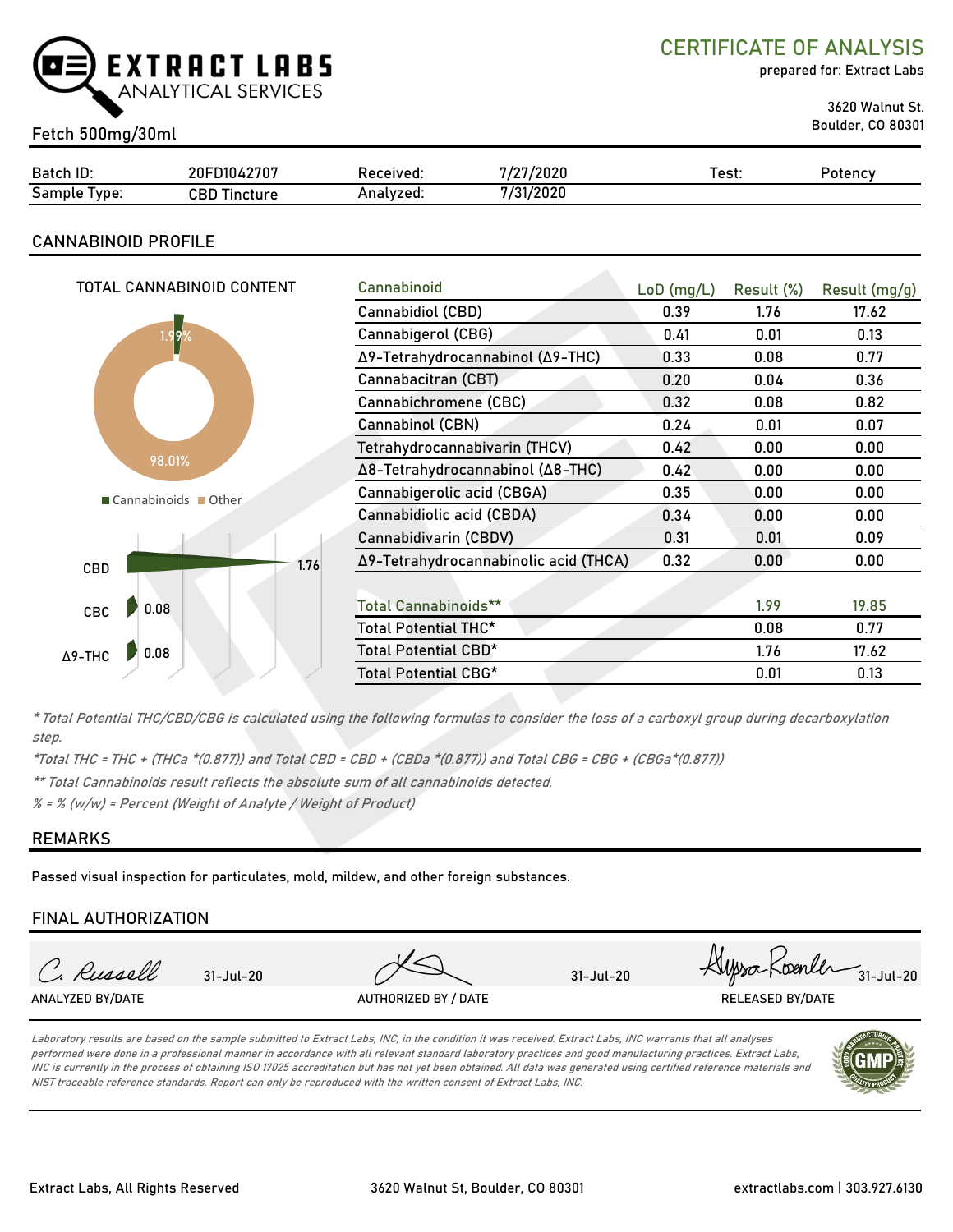

#### prepared for: EXTRACT LABS *1756 38TH ST.*

*BOULDER, CO 80301*

#### Fetch 500mg Tincture

| <b>Batch ID:</b> | 20FD1042707                   | Test ID: | T000088139                             |
|------------------|-------------------------------|----------|----------------------------------------|
| <b>Reported:</b> | 1-Aug-2020                    | Method:  | Concentrate - Test Methods: TM05, TM06 |
| Type:            | Concentrate                   |          |                                        |
| Test:            | <b>Microbial Contaminants</b> |          |                                        |
|                  |                               |          |                                        |

# MICROBIAL CONTAMINANTS

| Contaminant                    | Result (CFU/g)* |
|--------------------------------|-----------------|
| <b>Total Aerobic Count**</b>   | None Detected   |
| <b>Total Coliforms**</b>       | None Detected   |
| <b>Total Yeast and Molds**</b> | None Detected   |
| E. coli                        | None Detected   |
| <b>Salmonella</b>              | None Detected   |
|                                |                 |

*\* CFU/g = Colony Forming Unit per Gram*

\*\* Values recorded in scientific notation, a common microbial practice of expressing numbers that are too large to be conveniently  *written in decimal form.*

*Examples: 10^2 = 100 CFU 10^3 = 1,000 CFU 10^4 = 10,000 CFU 10^5 = 100,000 CFU*

#### NOTES:

Free from visual mold, mildew, and foreign matter TYM: None Detected Total Aerobic: None Detected Coliforms: None Detected

## FINAL APPROVAL

Robert Belfon  $\mathscr{A}$   $\mathscr{A}$  Ben Minton 1-Aug-2020  $\sqrt{2}$   $\sqrt{2}$   $\sqrt{4}$  1-Aug-2020  $6.25 \text{ PM}$  8:45 PM

PREPARED BY / DATE APPROVED BY / DATE

*Testing results are based solely upon the sample submitted to Botanacor Laboratories, LLC, in the condition it was received. Botanacor Laboratories, LLC warrants that all analytical work is conducted professionally in accordance with all applicable standard laboratory*  practices using validated methods. Data was generated using an unbroken chain of comparison to NIST traceable Reference Standards and *Certified Reference Materials. This report may not be reproduced, except in full, without the written approval of Botanacor Laboratories, LLC. ISO/IEC 17025:2005 Accredited A2LA Certificate Number 4329.03*



Botanacor Laboratories™, All Rights Reserved | 1301 S Jason St Unit K, Denver, CO 80223 | 888.800.8223 | www.botanacor.com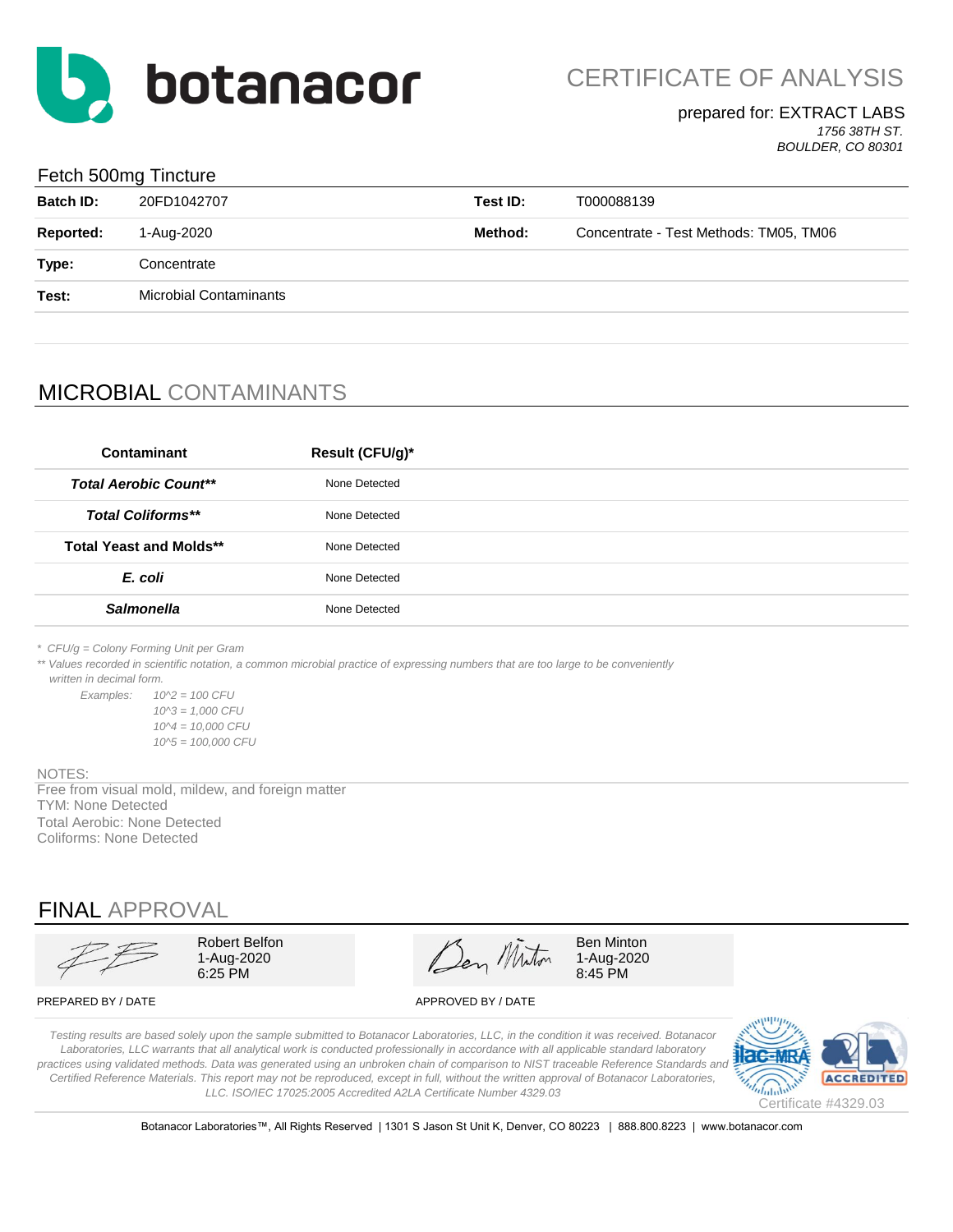

CERTIFICATE OF ANALYSIS

prepared for: Extract Labs

 3620 Walnut St. Boulder, CO 80301

#### Fetch 500mg

| Batch ID:                | 20FD1042707         | Received: | 7/27/2020 | Test: | <b>Residual Solvents</b> |
|--------------------------|---------------------|-----------|-----------|-------|--------------------------|
| Sample Type:             | <b>CBD Tincture</b> | Analyzed: | 7/30/2020 |       |                          |
|                          |                     |           |           |       |                          |
| <b>RESIDUAL SOLVENTS</b> |                     |           |           |       |                          |

| <b>SOLVENT</b>       | <b>REPORTABLE RANGE</b> | <b>RESULT</b> (ppm) |
|----------------------|-------------------------|---------------------|
| Acetone              | 100-1000                | 0.00                |
| Acetonitrile         | 100-1000                | 0.00                |
| Benzene              | $0.2 - 4$               | 0.00                |
| <b>Butanes</b>       | 100-1000                | 0.00                |
| <b>Ethanol</b>       | 100-1000                | 0.00                |
| <b>Ethyl Acetate</b> | 100-1000                | 0.00                |
| Heptane              | 100-1000                | 0.00                |
| <b>Hexanes</b>       | $6 - 120$               | 0.00                |
| Isopropyl Alcohol    | 100-1000                | 0.00                |
| Methanol             | 100-1000                | 0.00                |
| Pentane              | 100-1000                | 0.00                |
| Propane              | 100-1000                | 0.00                |
| Toluene              | $18 - 360$              | 0.00                |
| Xylenes              | 43-860                  | 0.00                |

#### REMARKS

Passed visual inspection for particulates, mold, mildew, and other foreign substances.

#### FINAL AUTHORIZATION

M.Zapata

30-Jul-20 XDenler 30-Jul-20 30-Jul-20 ANALYZED BY/DATE AUTHORIZED BY / DATE AUTHORIZED BY / DATE RELEASED BY/DATE

Laboratory results are based on the sample submitted to Extract Labs, INC, in the condition it was received. Extract Labs, INC warrants that all analyses performed were done in a professional manner in accordance with all relevant standard laboratory practices and good manufacturing practices. Extract Labs, INC is currently in the process of obtaining ISO 17025 accreditation but has not yet been obtained. All data was generated using certified reference materials and NIST traceable reference standards. Report can only be reproduced with the written consent of Extract Labs, INC.